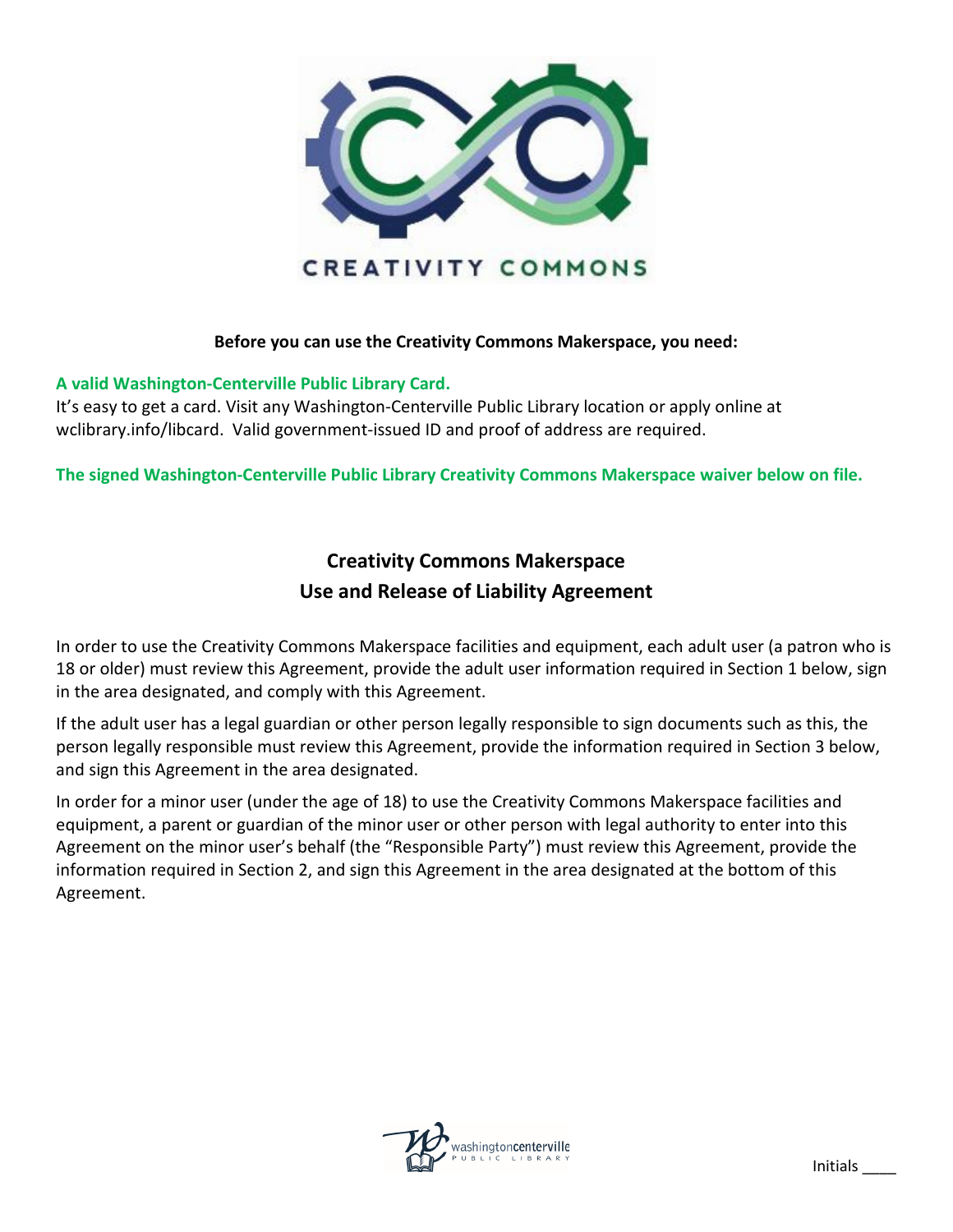Please note that this document includes a Release of Liability that releases the Washington-Centerville Public Library ("WCPL"), Washington Township, and others related to it from liability for personal injuries and other losses resulting from the use of the Creativity Commons Makerspace ("Makerspace") facilities and equipment. Please read carefully.

## **1. Adult User Information:**

|                                   | Emergency Contact Number, Name, and Phone Number: [19] [2012] [2013] [2013] [2013] [2013] [2013] [2014] [2014] [ |  |
|-----------------------------------|------------------------------------------------------------------------------------------------------------------|--|
| 2. Minor User(s) Information:     |                                                                                                                  |  |
|                                   |                                                                                                                  |  |
|                                   |                                                                                                                  |  |
|                                   |                                                                                                                  |  |
|                                   | Name: 1990 Mame: 2000 Manual Manual Manual Manual Manual Manual Manual Manual Manual Manual Manual Manual Manu   |  |
|                                   |                                                                                                                  |  |
|                                   |                                                                                                                  |  |
| 3. Responsible Party Information: |                                                                                                                  |  |
|                                   |                                                                                                                  |  |
|                                   |                                                                                                                  |  |
|                                   |                                                                                                                  |  |
|                                   | Emergency Contact Number, Name, and Phone Number: _______________________________                                |  |
|                                   |                                                                                                                  |  |

**4. Conditions of Use**. By signing below, the User or Responsible Party affirms and agrees that (1) User is capable of participating in the Makerspace Activities (as defined below); (2) User shall comply with all WCPL and RecPlex policies and procedures, including all Makerspace policies, guidelines, and instructions; (3) User or Responsible Party shall be responsible to pay any WCPL charges or fees for use of Makerspace tools, equipment, and materials, and for damage, loss, or clean-up of WCPL or Washington Township property, which may be valued and billed to User's or Responsible Party's WCPL account or by other means, at WCPL's discretion; and (4) all insurance of the User or Responsible Party shall be applicable to any injuries or claims arising out of the Makerspace Activities (defined below) and shall be primary with any applicable WCPL insurance being secondary.

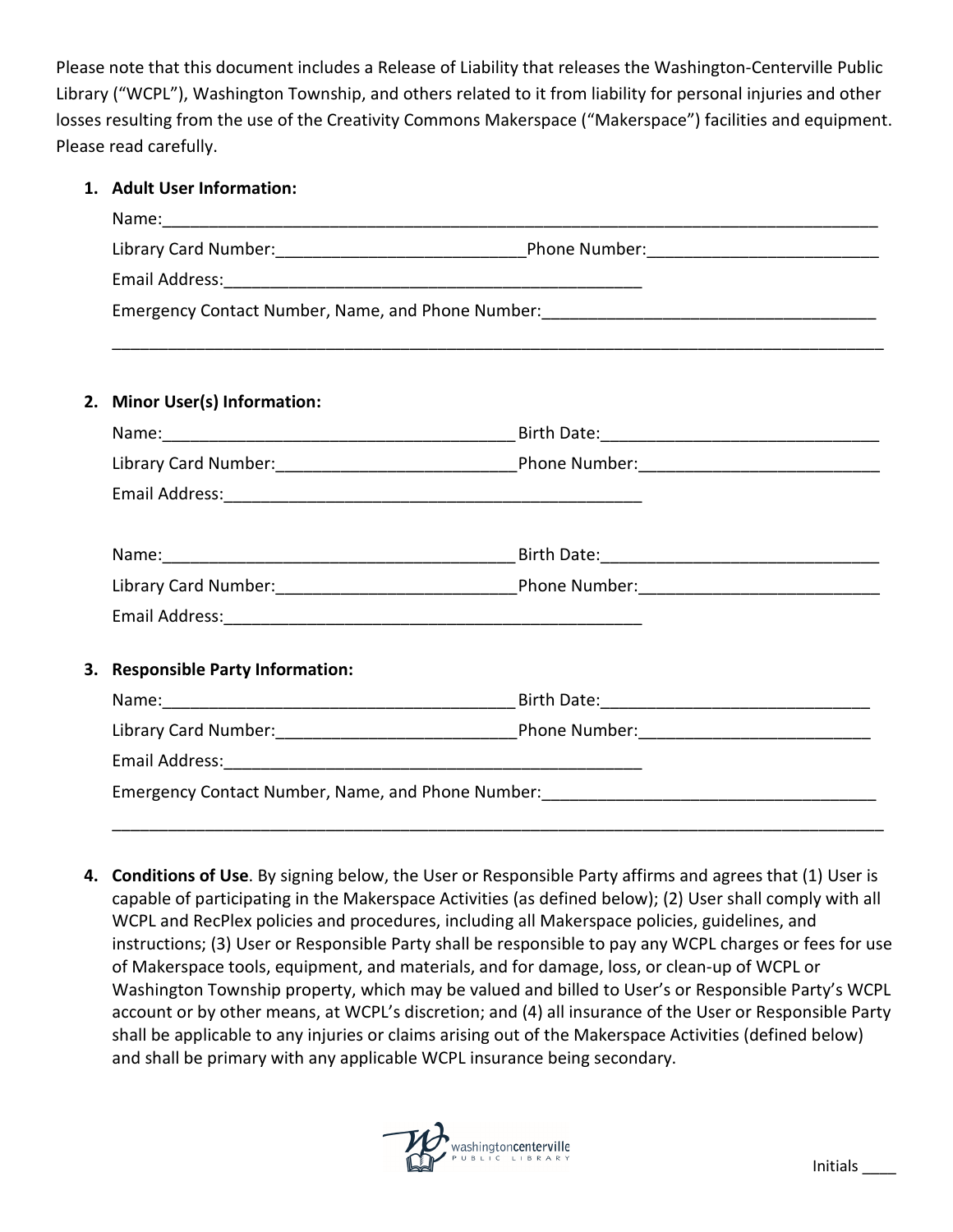**5. Makerspace Activities; Assumption of Risk.** WCPL's Makerspace facilities and equipment include, but are not limited to, 3-dimensional copying and printing machines, computer equipment and printers, plastic, fabric, wood, metal & stone materials, finishing tools and equipment, desktop cutting machines, punches, laser cutters/engravers, heat presses, and other fabrication related items. While most tools, equipment, and supplies will be provided by WCPL, on occasion some items will be supplied by Users. Users may work alone or share Makerspace work space, tools, and equipment with other Users and WCPL staff. WCPL may require users to wear specified safety gear, and undergo training, but safety gear and training may not always be available. Surfaces of floors, work benches, and tables in Makerspace areas may have debris, dust, liquids, and sharp objects. While WCPL will strive to supervise Makerspace areas, not all activities of User or other Users can be supervised at all times. All above-referenced and other use of Makerspace work areas, facilities, tools, and equipment, whether alone or with others, whether supervised or not, and whether performed according to WCPL policies, procedures, and safety rules, or not, shall be referred to as the "Makerspace Activities."

The undersigned User and/or Responsible Party understands and agrees that the Makerspace Activities involve various hazards, dangers, and risks, including without limitation, and by way of example, the risk of trips, slips, and falls; cuts, broken bones, burns, and other wounds to hands, head, feet, eyes, and other body parts; electrical shock, exposure to dust, fumes, smoke, noise, and vibrations; and accidents due to negligence of other users or WCPL staff or vendors, or due to defective or inadequate facilities, equipment, tools, machinery, or due to inadequate maintenance or repair, training, instructions, supervision, first aid and medical treatment, or safety gear. The risks also include other risks arising from User's involvement in the Makerspace Activities, including unpredictable risks and risks inherent in the use of the work areas, facilities, tools, and equipment used in Makerspace Activities. Each User and/or Responsible Party agrees that such User's participation in Makerspace Activities involves risks of accidents and serious personal injury and illness, paralysis, permanent disability, and even possibly death, of the User. All above-referenced risks and other risks arising from the Makerspace Activities are referred to herein as the "Risks."

The undersigned User and/or Responsible Party expressly assumes, for such User, and for such User's heirs, family and estate, executors, administrators, assigns, and personal representatives, all Risks arising from the User's participation in Makerspace Activities, whether those Risks are known or unknown, or are predictable or unpredictable, or are Risks inherent in the Makerspace Activities.

**6. Release of Liability and Indemnification of Claims of User.** In consideration for the privilege granted to the User to participate in the Makerspace Activities, and with full awareness and appreciation of the Risks involved, the undersigned User and/or Responsible Party, for and on behalf of the User and User's heirs, family and estate, executors, administrators, assigns, and personal representatives, hereby releases and agrees to indemnify and hold harmless WCPL, its Board of Trustees, and all organizations related to WCPL and WCPL's and its related organizations' affiliates, directors, officers, trustees, employees, volunteers, contractors, agents, representatives, and successors and assigns (the "Released Parties") of and from any and all claims, demands, liabilities, and causes of action that may arise from or could be made against or incurred by the Released Parties or any of them with respect to any and all property damage, economic loss, medical expense, personal care expense, disability, disease, personal injury or illness whether physical or mental in nature, and/or death, whether caused by negligence or otherwise, suffered by the User and arising from the User's participation in the Makerspace Activities, and the Risks, including all claims of the undersigned User and/or Responsible